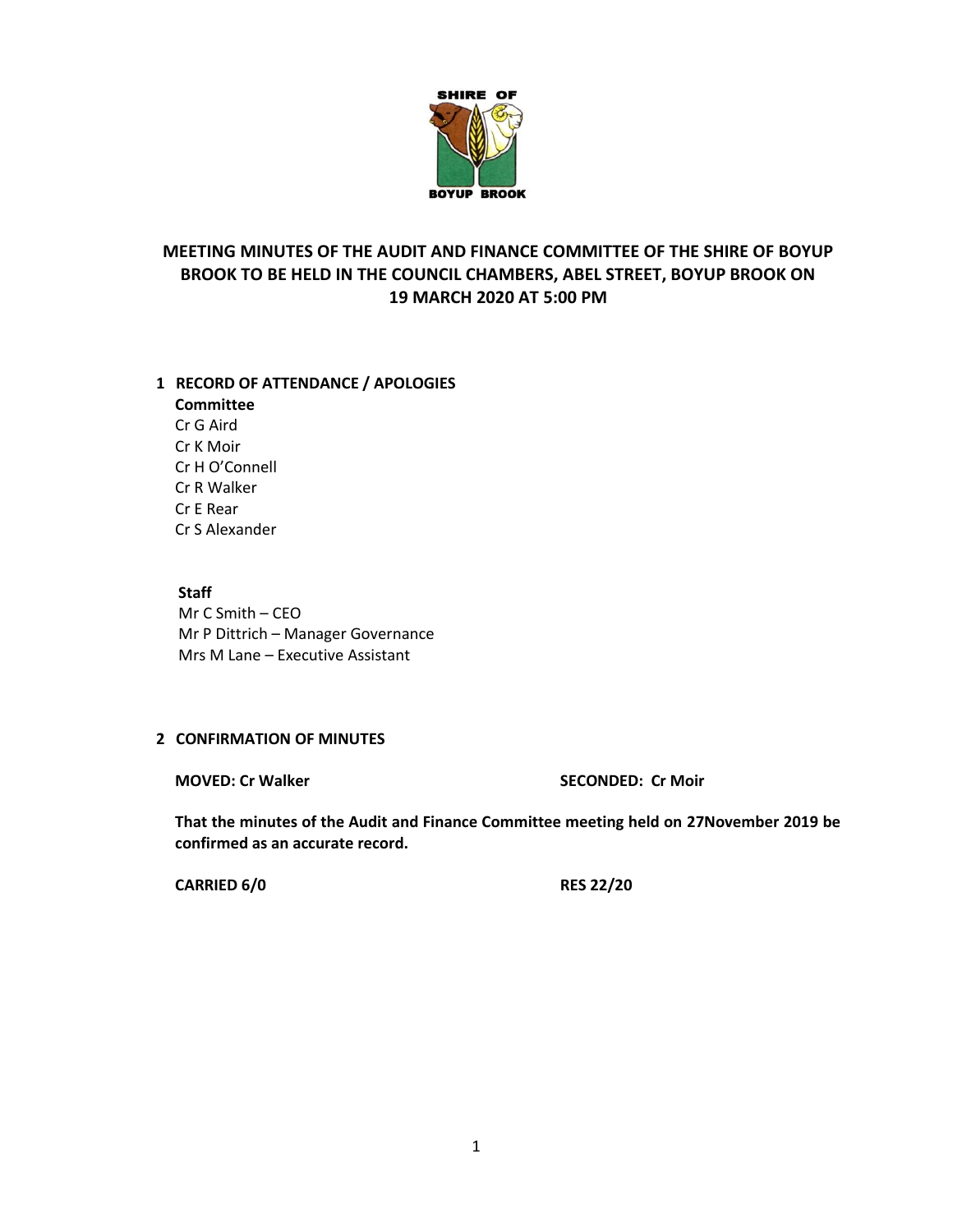#### **3.1 Annual Compliance Audit Return 2019**

| Location:                              | Shire of Boyup Brook                        |
|----------------------------------------|---------------------------------------------|
| Applicant:                             | Shire of Boyup Brook                        |
| File:                                  | FM/9/004                                    |
| <b>Disclosure of Officer Interest:</b> | Nil                                         |
| Date:                                  | 13 March 2020                               |
| <b>Author:</b>                         | Peter Dittrich - Manager Governance         |
| <b>Authorizing Officer:</b>            | Christopher Smith - Chief Executive Officer |
| <b>Attachments:</b>                    | Yes: Shire of Boyup Brook Compliance Audit  |
|                                        | Return 2019 Report                          |

#### **SUMMARY**

The purpose of this report is for the Audit and Finance Committee to review the 2019 compliance audit return (CAR), as attached and in the form approved by the Minister, and to report to Council the findings of that review.

 *\_\_\_\_\_\_\_\_\_\_\_\_\_\_\_\_\_\_\_\_\_\_\_\_\_\_\_\_\_\_\_\_\_\_\_\_\_\_\_\_\_\_\_\_\_\_\_\_\_\_\_\_\_\_\_\_\_\_\_\_\_\_\_\_\_\_\_\_\_\_\_\_*

#### **BACKGROUND**

Section 14 of the *Local Government (Audit) Regulations 1996* (the Regulations), requires local governments to carry out a compliance audit for the period  $1<sup>st</sup>$  January to  $31<sup>st</sup>$ December in each year (refer attached). Section 13 of the Regulations outlines the sections of the Act & Regulations that are subject to audit. Further, Section 14 requires local government audit committees to review the CAR prepared by the local government and report the findings to Council.

The Department of Local Government Sport Cultural Industries provided the electronic compliance form, approved by the Minister, for completion and presentation to Council for adoption. An important objective of the CAR process is to assist the shire with developing and enhancing its internal control processes.

#### **COMMENT**

The Chief Executive Officer in conjunction with the Manager Governance and the Executive assistance have under taken the review of the Compliance Audit Return and the findings are attached.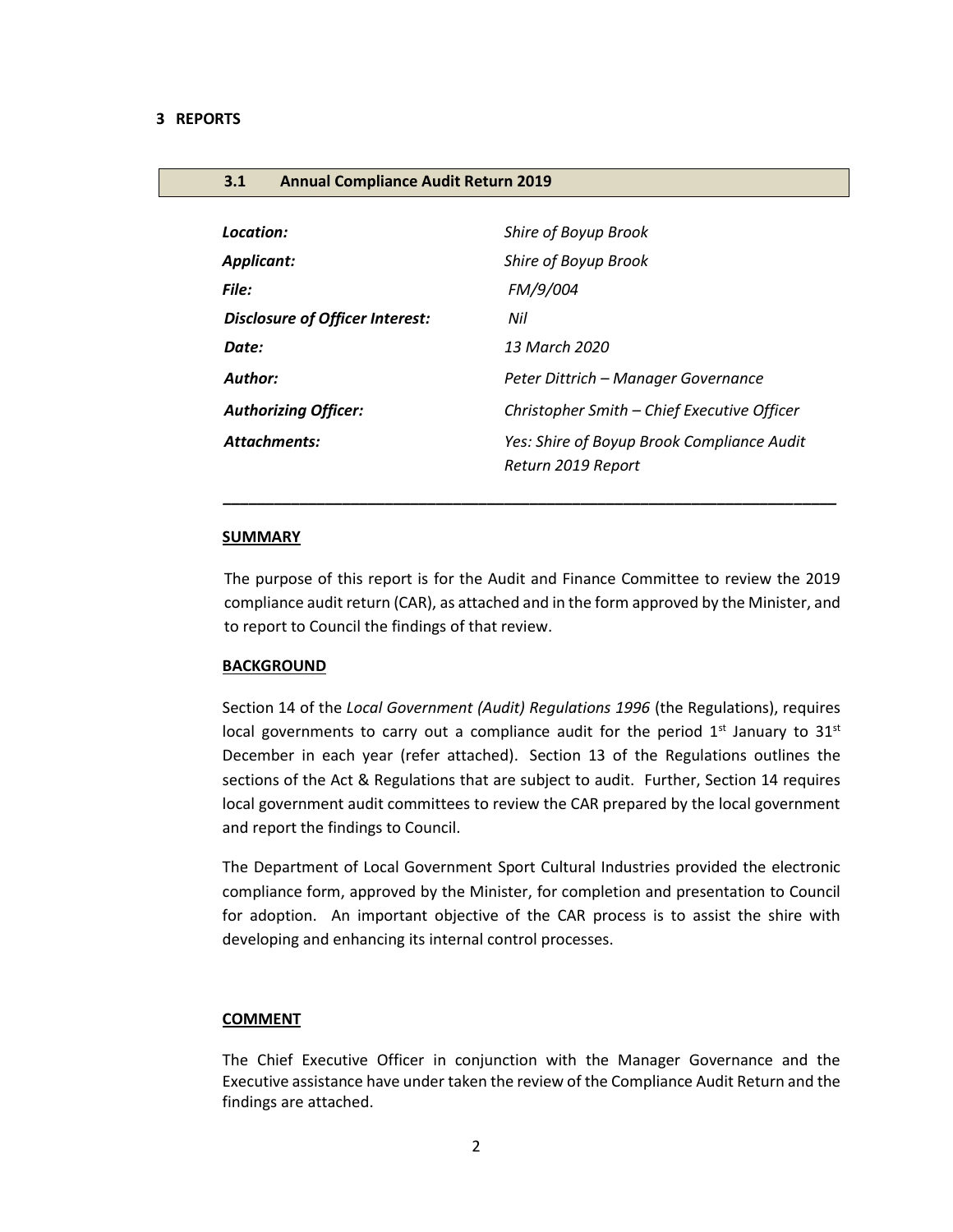#### **CONSULTATION**

The Shire President, Administration, Corporate Services and Works and Services staff.

#### **STATUTORY OBLIGATIONS**

*Local Government (Audit) Regulations 1996* - Sections 13, 14 and 15 as attached.

#### **POLICY IMPLICATIONS - Nil**

#### **BUDGET/FINANCIAL IMPLICATIONS**

Nil

#### **STRATEGIC IMPLICATIONS**

There are no Strategic implications relating to the Compliance Return.

#### **SUSTAINABILITY IMPLICATIONS**

- ➢ **Environmental** There are no known significant environmental issues. ➢ **Economic** There are no known significant economic issues.
- ➢ **Socia**l There are no known significant social issues.

### **VOTING REQUIREMENTS**

Simple Majority

#### **COMMITTEE DECISION AND OFFICER RECOMMENDATION**

#### **MOVED: Cr O'Connell SECONDED: Cr Rear**

That the Audit and Finance Committee report to Council that it has reviewed the 2019 Compliance Audit Return and has noted non-compliance or partial non-compliance matters identified by the Chief executive Officer.

That the Audit and Finance Committee recommends Council adopts the 2019 Annual Compliance Return, and that the Shire President and CEO certify the return for submission to the Executive Director (*Department of Local Government Sport and Cultural Industries*) by 31 March 2020.

**CARRIED 6/0 RES 23/20**